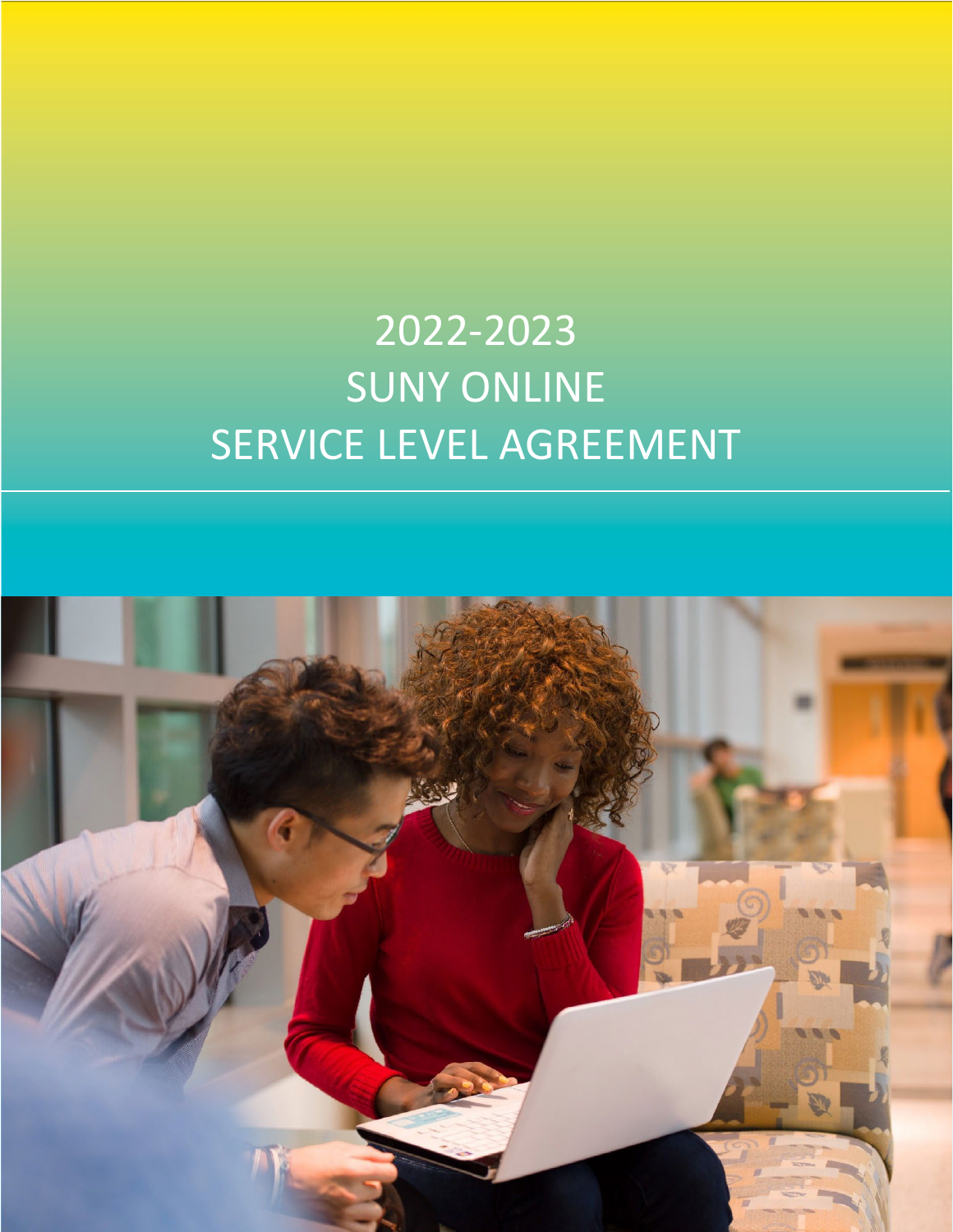# Contents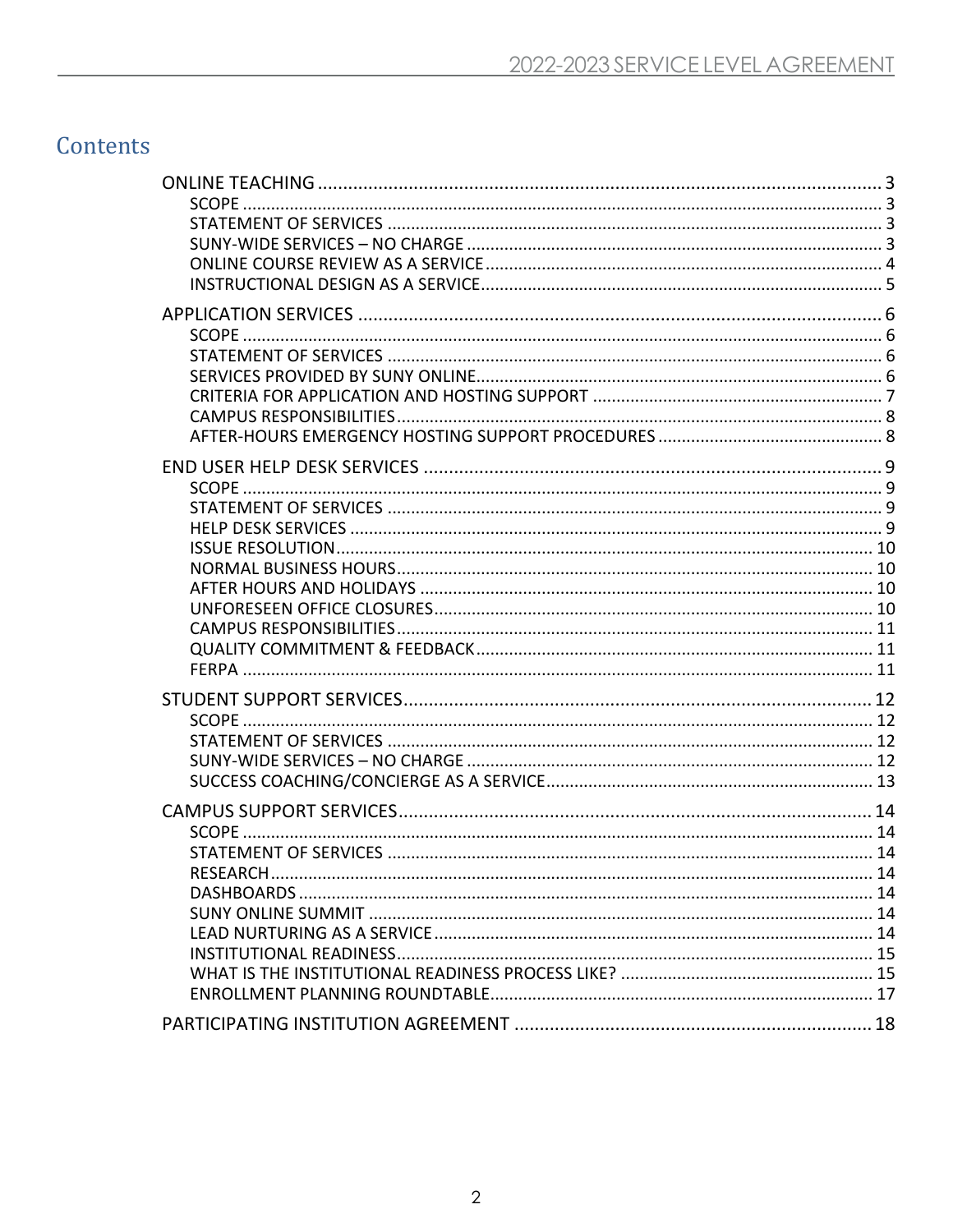# ONLINE TEACHING

#### <span id="page-2-0"></span>**SCOPE**

SUNY Online celebrates, connects, and supports effective online faculty, and those who support online instruction across the SUNY system, while also furthering our collective knowledge of the most effective teaching and learning practices in online education. SUNY Online provides expertise and resources that assist SUNY campuses to ensure quality in their online teaching and learning environments and supports.

#### **STATEMENT OF SERVICES**

SUNY Online has a commitment to academic excellence by promoting and adopting research-driven online teaching practices, learner-centered design, and effective pedagogical innovations and approaches. We are committed to assisting SUNY campuses and their online faculty to:

- Become highly effective online educators who understand the pedagogy of quality online teaching and learning.
- Leverage the appropriate approaches, best practices, tools, and functionality to meet learning objectives, as well

#### **SUNY-WIDE SERVICES – NO CHARGE**

as create and manage effectively and efficiently designed online courses.

The following programs, supports, and services are available to all SUNY campuses at no cost. SUNY Online is continuously evaluating its offerings to better meet campus needs, and support system-level initiatives. Changes to this list are possible.

#### PROGRAMS AND EVENTS

- The SUNY [Online Teaching Fellows Program](https://online.suny.edu/onlineteaching/fellowship-expectations/) provides an opportunity for online practitioners in various roles to join the community of online practitioners.
- The [SUNY Online Teaching Ambassador Program](https://online.suny.edu/onlineteaching/engage/ambassadorprogram/ambassadors/) recognizes online SUNY educators who are enthusiastic and effective in online teaching, and who can be positive and strong advocates for online teaching in our SUNY community.
- The [SUNY Online Teaching Fellow Chat Series](https://online.suny.edu/onlineteaching/engage/fellow-chats/) showcases SUNY Online Teaching Fellows and their work to support our mission of networking, interaction, and excellence in online teaching and learning practices.
- SUNY Online hosts [annual events](https://online.suny.edu/onlineteaching/events/) and regular community meetings via web conference.
- The annual [SUNY Effective Online Practices Award Program](https://online.suny.edu/onlineteaching/engage/epawards/) aims to collect, share, and showcase the online best practices, strategies, and innovative online teaching and learning activities of exemplary SUNY Online Teaching Fellows and online practitioners from across the SUNY system.

#### ONLINE TOOLS AND RESOURCES

- Access to an online platform is provided to the [SUNY Online Teaching networking community](https://onlineteaching.open.suny.edu/) of online practitioners. As a true "community of practice," members representing diverse interests, as well as varying levels of expertise and experience, can use the online platform to network and share what they know with the larger SUNY community.
- The **Online Teaching Gazette** highlights a curated collection of news articles, research/reports, videos, and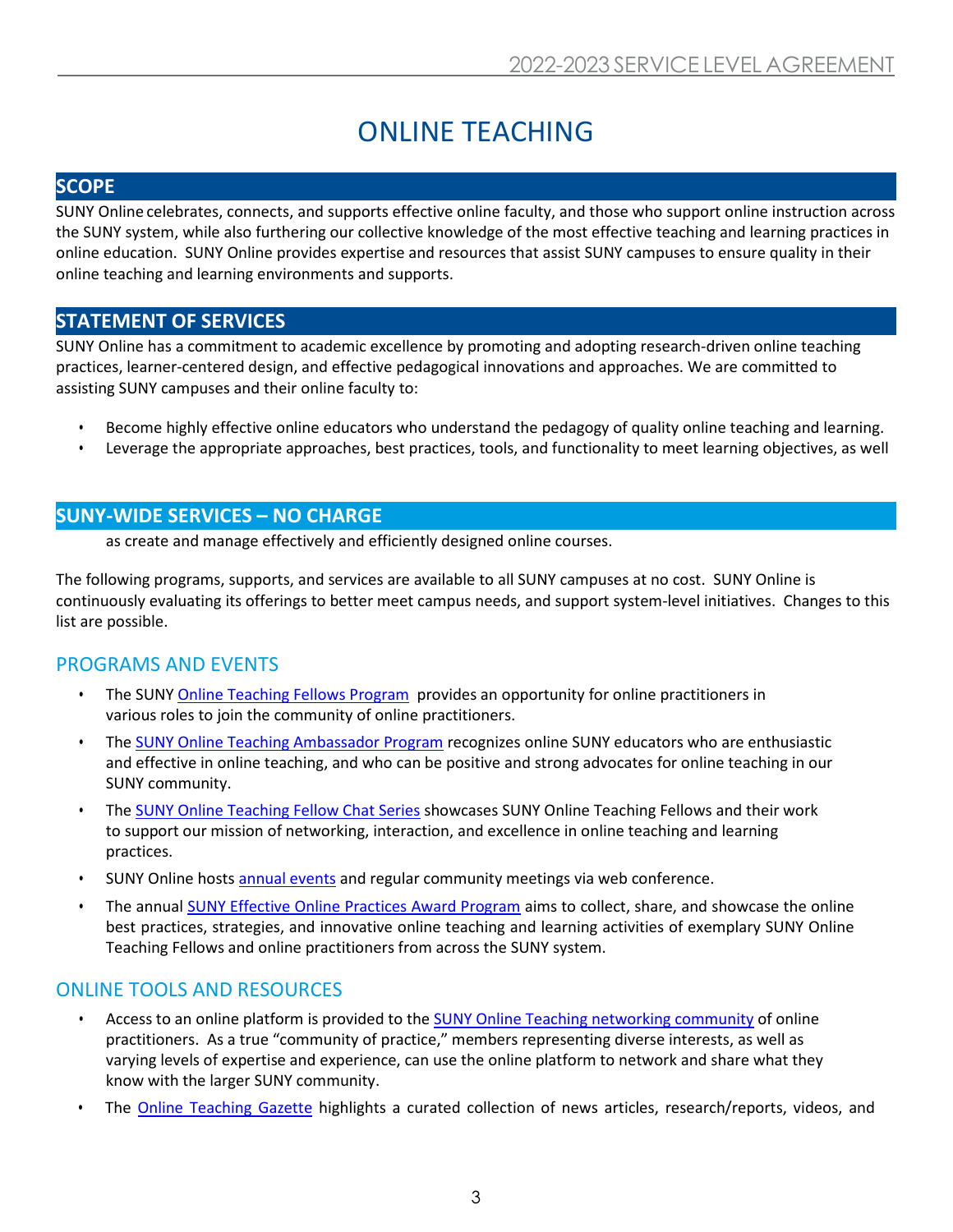podcasts from recent headlines for those interested in keeping current with relevant news, and continuously improving online teaching and learning practices.

- [Self-serve resources](https://online.suny.edu/onlineteaching/online-competency-development/self-paced-and-self-serve-training/) are available for online instructional designers who want to leverage SUNY Online resources to deliver their own online faculty development workshops on their campuses. This may include course archives, PowerPoint slides, handouts, scripts, and other materials.
- Self-paced resources are available for faculty who wish to work through the curriculum at their own speed.
- Exemplary onlin[e courses are available](https://bbsupport.sln.suny.edu/bbcswebdav/institution/observation/courses_for_observation.html) for observation. These are online courses that have been nominated as models and examples.
- ["Designing an Online Course and Becoming an Online Educator,](https://online.suny.edu/onlineteaching/files/2015/05/Final2-N2OLManual-2015.pdf)" the SUNY Online step-by-step manual guide for creating a new online course is available for download.
- [OSCQR](http://oscqr.suny.edu/) is a stand-alone informational website that is intended to be used in conjunction with the OSCQR rubric. This resource is designed to provide more in-depth explanations of each standard, ideas and examples of how to address each standard, and citations and information that supports each standard.
- [Interested in Teaching Online?](https://online.suny.edu/interested/) Is an openly-licensed, self-paced resource for anyone interested in learning more about online teaching and learning.
- [Ready to Teach Online?](https://online.suny.edu/facultyreadiness/) is an openly-licensed, self-paced resource for faculty to self-assess their readiness to teach online.
- SUNY Online maintains a pool of volunteer faculty and ID [mentors.](https://online.suny.edu/onlineteaching/engage/mentors/) Campuses are encouraged to work with the mentors who best meet their needs.
- Campuses have access to, and unlimited use of, th[e SUNY Online/OLC Course Quality Scorecard](https://onlinelearningconsortium.org/consult/oscqr-course-design-review/) an[d the](https://oscqr.suny.edu/get-oscqr/)  OSCQR interactive [rubric and dashboard.](https://oscqr.suny.edu/get-oscqr/)
- SUNY Online maintains a pool of qualified [course reviewers.](https://online.suny.edu/onlineteaching/engage/course-reviewer-network/) Campuses are encouraged to work with the reviewers who best meet their needs.

#### **ONLINE COURSE REVIEW AS A SERVICE**

SUNY Online can assist in online course quality initiatives.

Options include:

- An OSCQR review conducted by an experienced and OSCQR-certified online instructional designer, including a meeting to discuss the review and the resulting Action Plan, and to assist in the prioritization of course improvements with the ID, instructor, or staff responsible for the course refresh.
- Campus consultation: Online Teaching can assist campuses to adopt OSCQR institutionally and to develop an online course quality initiative that is tailored to specific campus needs and context.

#### **Custom quotes for these services are available upon request and based on \$400/day.**

**A typical review/consultation is one day but depends on the scope and complexity of the course(s)/initiative. 10% discount on 11 or more reviews.**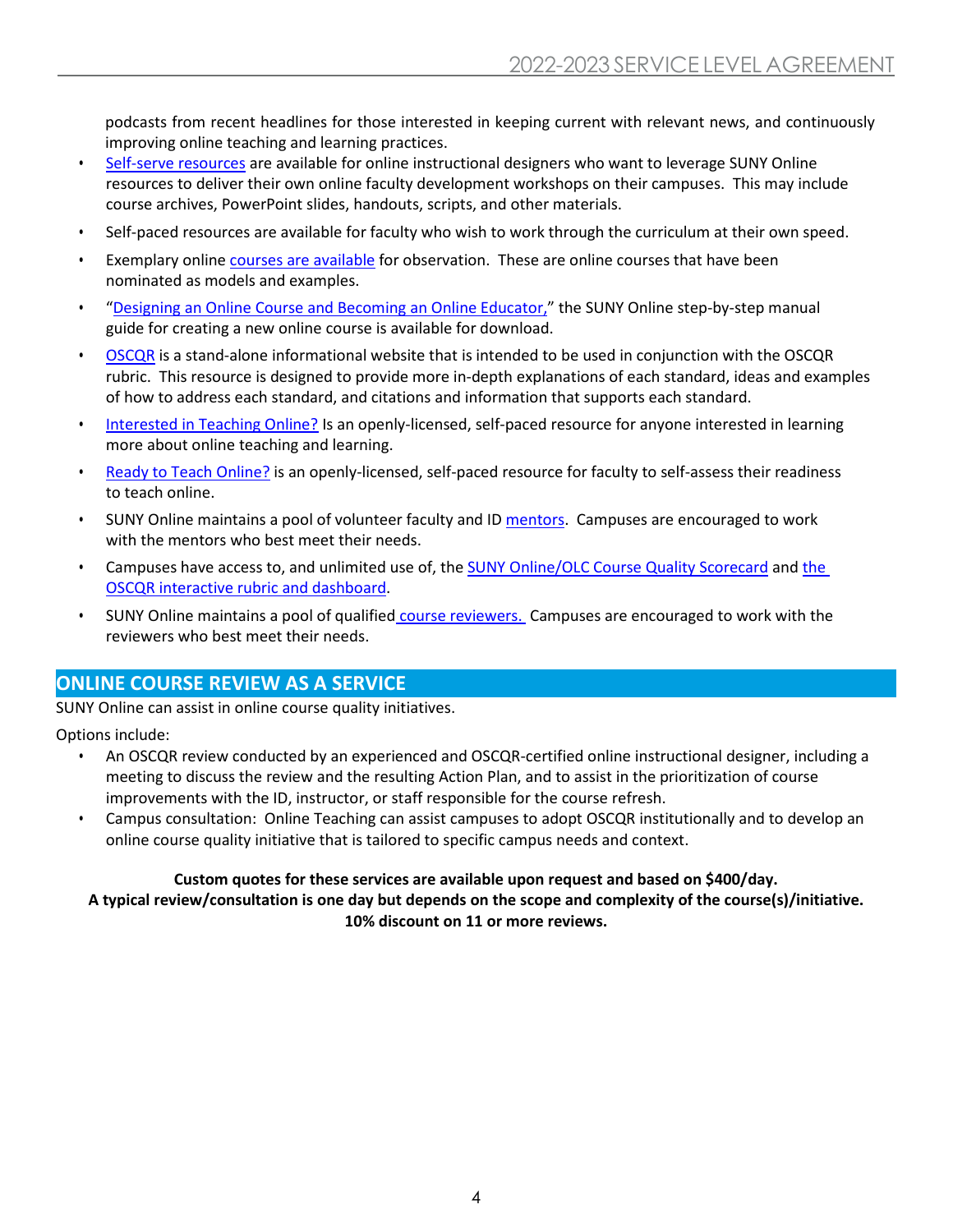#### **INSTRUCTIONAL DESIGN AS A SERVICE**

Online Teaching staff are available to provide instructional design services for campuses including:

- Face-to-face and online faculty development trainings and webinars for new and experienced online instructors.
- Online instructional designer mentoring.
- Temporary/back-up instructional design support to faculty.
- Drop-in instructional design support services for remote and traditional online modes including, "how-to" technical support, and "why-to" instructional design support.

**Custom quotes are available for training upon request via the Center for Professional Development. Customized instructional design support and services are quoted based on availability and scope.**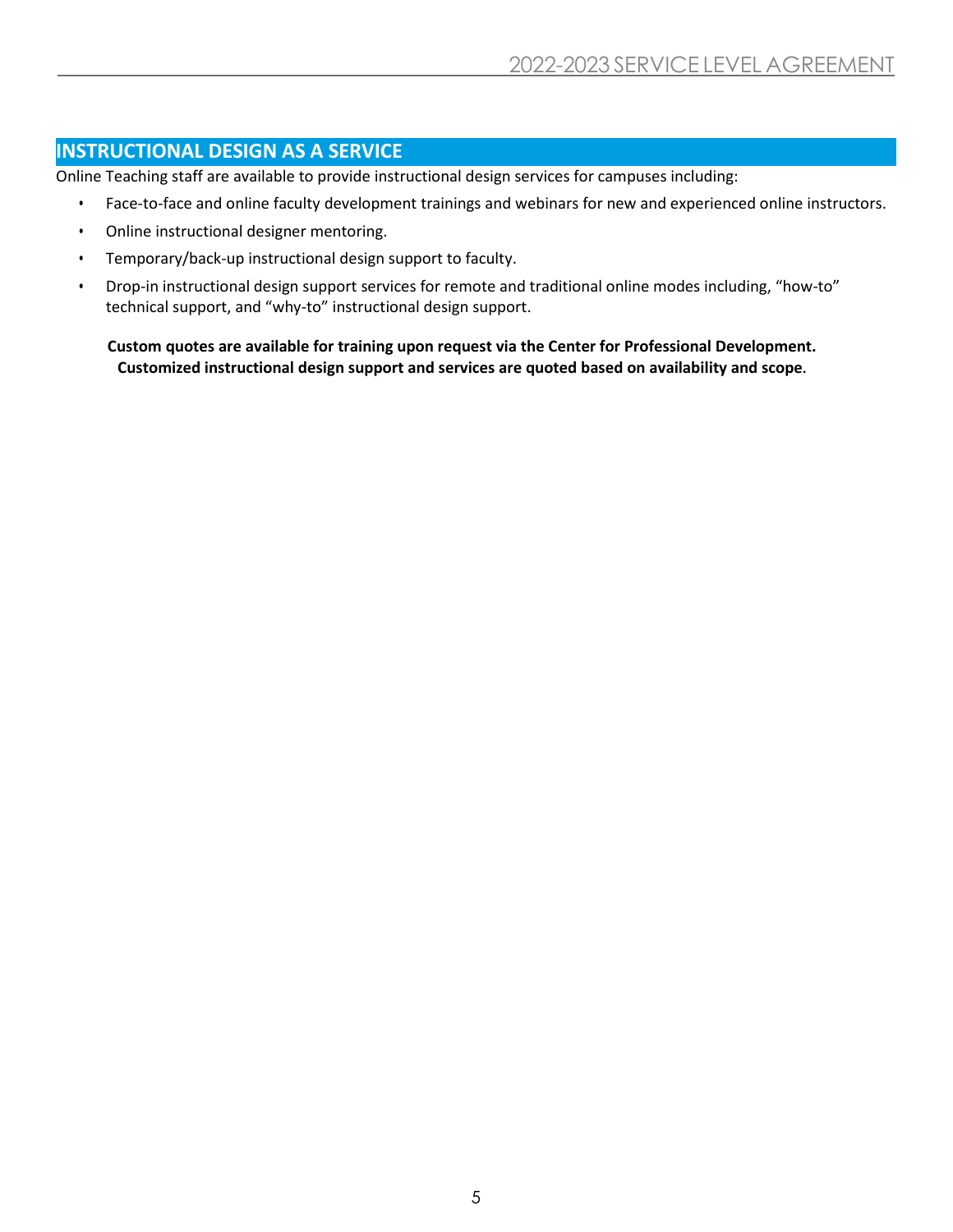# APPLICATION SERVICES

#### <span id="page-5-0"></span>**SCOPE**

In partnership with the SUNY Information Technology Exchange Center (ITEC) and Blackboard, SUNY Online offers SUNY campuses a managed hosting environment for Blackboard Learn Learning Management System (LMS), including the course delivery, content management, and community engagement modules. Regardless of hosting environment (ITEC, Blackboard, or Self-Hosted), the Application Services team will provide a high level of technical support of the Blackboard Learn application.

#### **STATEMENT OF SERVICES**

This document represents a service agreement between SUNY Online and the SUNY campuses using the Blackboard Learn Learning Management System and computing resources supported by SUNY Online.

The Application Services Team provides several points of service for SUNY campuses:

- Second-Tier Application Support Services
- Blackboard Learn Administration Services
- Remote Blackboard Learn Administration Services
- Migration Support/ Project Management/ Training

#### **SERVICES PROVIDED BY SUNY ONLINE**

The following outlines the services provided by SUNY Online when a SUNY campus purchases SUNY Online Support Services:

#### FIRST-TIER HELP DESK SUPPORT

SUNY Online Support Services provides quality support to Blackboard Learn administrators, instructional designers, faculty, and students. The Help Desk staff is trained to assist with various first-tier questions within the Blackboard Learn Learning Management System, including navigation, how-to questions, and login issues. For more information on first-tier Help Desk support, please refer to the End User Help Desk Services section of this document.

#### SECOND-TIER APPLICATION SUPPORT SERVICES

The Application Services Team provides second-tier support to assist with higher- level questions, issues, information, and service requests regarding the Blackboard Learn application. The Application Services Team works with staff at ITEC and/or Blackboard to resolve functional system issues.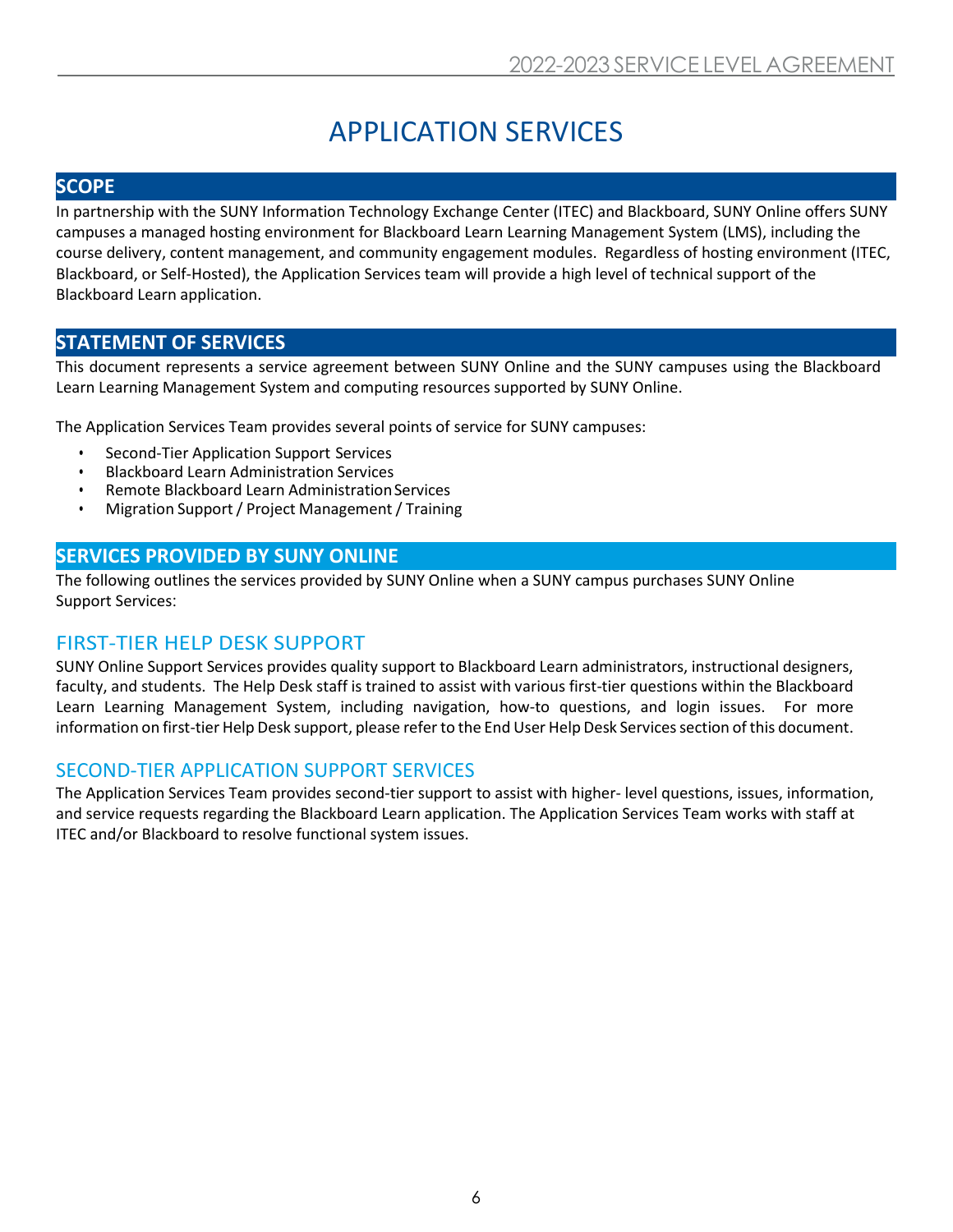#### BLACKBOARD LEARN ADMINISTRATION SERVICES

The following services are provided with the administration of Blackboard Learn:

- Assistance with all escalated issues
- Blackboard Learn policies, procedures, and knowledge base
- Account changes for campus administrators
- Second-tier support of all campus administrators
- Blackboard Learn administrator knowledge-sharing
- In conjunction with the hosting provider:
	- Provide SIS integration support for courses, faculty, staff, students, enrollments, and terms
	- Global authentication settings and configurations
	- Coordinate and perform maintenance
	- Set technical specifications for the Blackboard Learn environment
	- Coordinate and create a new version of sandbox environment user accounts and practice courses
- Project planning, management and execution of Blackboard Learn upgrades
	- New version support, exploration, research, and bug reporting
		- Blackboard Learn administrator documentation

#### REMOTE BLACKBOARD LEARN ADMINISTRATION SERVICES

In addition to ITEC, if the campus self-hosts Blackboard Learn or chooses a different hosting provider (e.g., Blackboard Managed Hosting or SaaS Deployment), SUNY Online can provide remote Blackboard Learn Administration Services.

In order to successfully provide this service, the campus must grant the Application Services team the appropriate access to the Blackboard Learn environment to perform the expected duties. The expected duties for the Remote Blackboard Learn Administration Services are the same as those outlined in the "Blackboard Learn Administration Services" section.

### MIGRATION SUPPORT / PROJECT MANAGEMENT / TRAINING

Application Services can provide custom migration support, training, and project management services to campuses moving from legacy LMS systems to the Blackboard Learn platform. Previous systems have included migrations from ANGEL, WebCT, and Desire2Learn to Blackboard Learn. SUNY Online will provide a custom quote for any interested campuses with this need.

#### **CRITERIA FOR APPLICATION AND HOSTING SUPPORT**

#### CAMPUS CONTACT LIAISONS

To facilitate the successful administration and hosting of Blackboard Learn, each campus should select two direct contacts to coordinate with Application Services Team members during standard office hours. It is recommended that these contacts represent the Blackboard Learn Administrator and Instructional Designer perspectives.

Campus representatives serving in this role are given the authority by their campus to make important decisions that directly affect the online teaching and learning experience through Blackboard Learn global configuration changes, tool availability, and other global environment considerations. Additionally, these representatives are provided access to SUNY Online-created Administrator documentation and resources.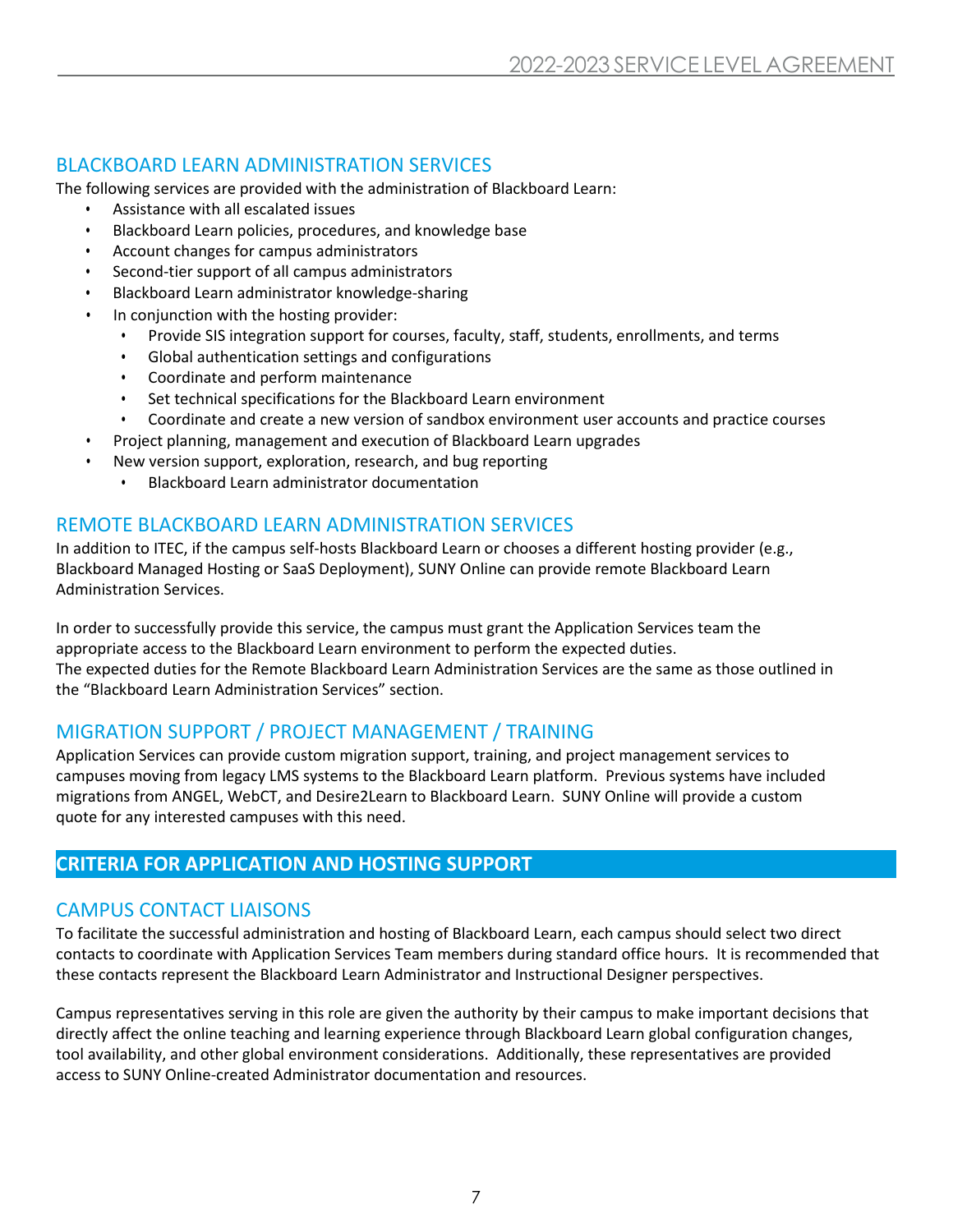#### **CAMPUS RESPONSIBILITIES**

Under this agreement, a participating campus agrees to:

- Provide consent to access courses and content. SUNY Online technical support personnel, including the Help Desk and database/system administrators, respect the privacy and confidentiality of students and faculty. SUNY Online personnel may access private areas and documents within courses to troubleshoot problems and assist students and/ or faculty having technical difficulties. This may include logging in as the user and/or using the Blackboard Learn- specific equivalent functionality.
- Notify SUNY Online Support Services in advance of any scheduled maintenance and/or change that may potentially impact the usage of the hosted and supported Blackboard Learn environment.
- Check the SUNY Online website frequently for information and other links to self-help assistance at:
- [http://online.suny.edu/help.](http://online.suny.edu/help)
- Exercise patience by understanding the volume of requests the Help Desk receives during peak times and the rationale for assessing service priorities.
- Provide SUNY Online staff with college escalation contacts and/or procedures for student, faculty, and technical support, and update SUNY Online when personnel changes occur.
- Check SUNY Online announcements sent via email and/or added to the public announcement areas of your campus Blackboard Learn environment.

#### **AFTER-HOURS EMERGENCY HOSTING SUPPORT PROCEDURES**

#### These procedures are subject to change.

It is recommended that only the two direct campus contacts communicate with SUNY Online to obtain after-hours emergency hosting support; however, the Help Desk hours do not extend past 9 PM. When a critical issue(s) arises for ITEC-hosted campuses, the campus should follow the link below for further instructions regarding critical issues only, as outlined on this website:<https://www.itec.suny.edu/index.php/home/support/service-support-procedures/> . Log in with SUNY Federation using your SUNY campus credentials.

If your campus contracts for the Blackboard Managed Hosting Service, the campus should follow the appropriate procedures outlined within their service offering.

Prior to escalating an issue, we strongly encourage campus officials to communicate first with their local information technology contact (Chief Information Officer, Director of Technology, etc.) or appropriate campus staff member to ensure that the issue does not reside on the campus. It is extremely important that the campus completes its own troubleshooting prior to involving other personnel for after-hours support. Consulting with a local information technology staff member can result in an efficient resolution for the problem.

These guidelines are provided for use by the appropriate designated college personnel and should not be used by the general public. Faculty or students should not have access to these emergency procedures. All other issues should be directed to the Help Desk.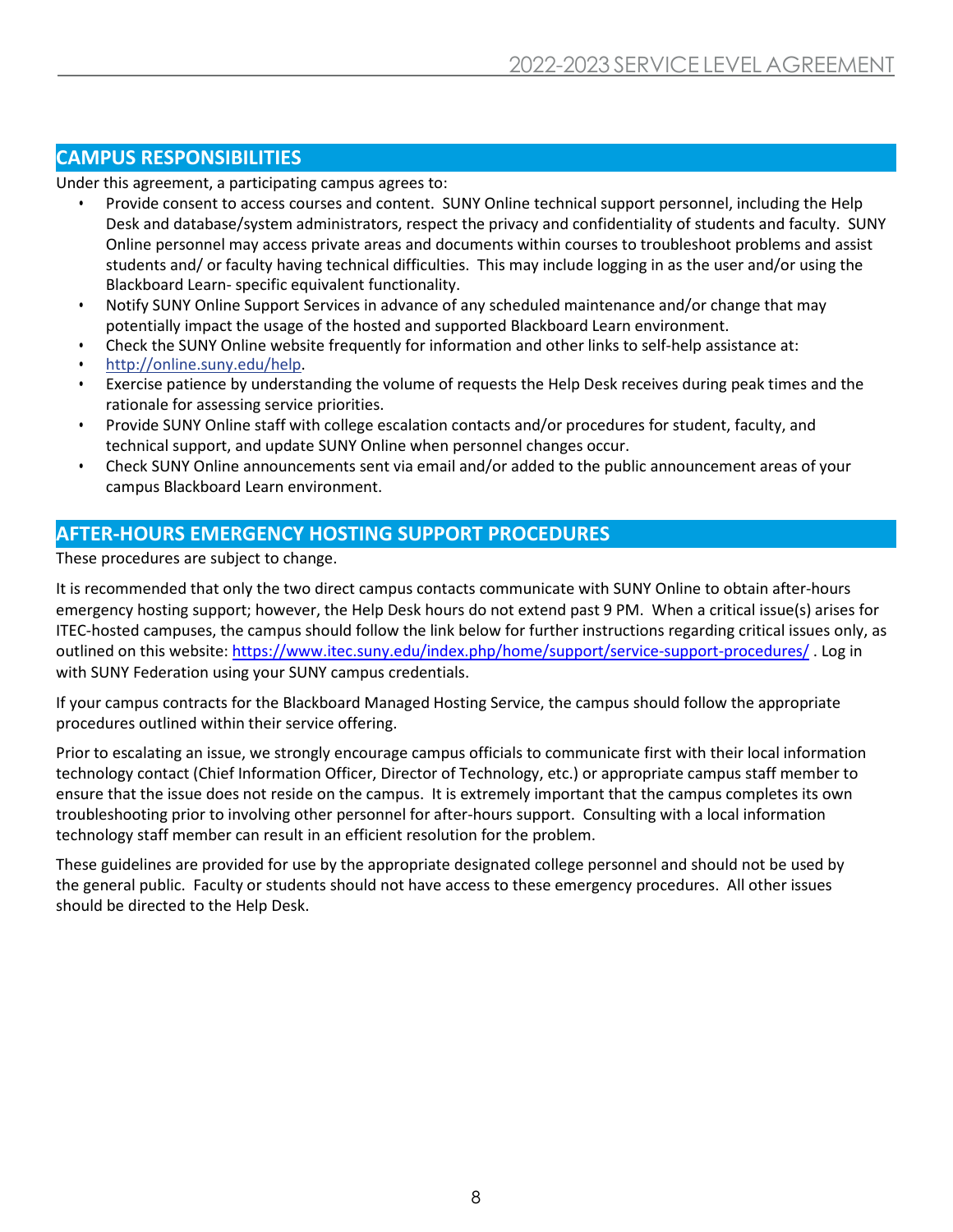# END USER HELP DESK SERVICES

#### <span id="page-8-0"></span>**SCOPE**

The Help Desk provides End User support for Learning Management Systems (LMS) via telephone, web, chat, and email for prospective and active students, faculty, and staff of the SUNY community. The Help Desk staff delivers quality customer service to support the missions of SUNY Online and the Office of the Provost. To ensure the best possible support, the Help Desk provides the SUNY community with this Service Level Agreement outlining specific services, priorities, and responsibilities related to the support of technology.

#### **STATEMENT OF SERVICES**

This document represents an understanding between the Help Desk and the SUNY campuses using LMS and computing resources supported by SUNY Online.

The Help Desk is committed to delivering quality customer service by:

- Responding to requests for support within appropriate time frames
- Interacting with all contacts in a respectful and professional manner
- Requesting feedback for opportunities for improvement
- Continuously working to improve the quality of service
- Regularly reviewing and monitoring established performance indicators

#### **HELP DESK SERVICES**

The Help Desk is the initial point of contact for all questions, issues, information, and service requests regarding online course support for faculty, students, and campus staff. The Help Desk staff logs the inquiry into the SUNY Online tracking system and attempts to resolve on first contact. If a first contact resolution is not possible, requests are assigned to additional SUNY Online staff member(s) to assist with resolution.

The Help Desk service focuses on direct support and assistance for End Users of the LMS. This includes:

- "How to" questions for a campus LMS
- LMS navigation guidance for students and faculty
- LMS "log in" or access questions (if applicable)
- Tier One End-User support for the SUNY university-wide Collaborate service offering
- End-User support (Tier One and Tier Two) for the Blackboard Learn Core LMS Tools. To receive a current list of the Blackboard Learn Core LMS Tools, submit a Help Desk request at [https://online.suny.edu/help.](https://online.suny.edu/help)
- Ability to view issue resolutions in the SUNY Online ticket tracking system
- Initial point of contact for all SUNY Online questions and issues (Service Desk). The Help Desk attempts to resolve various student, faculty, and campus staff issues. When the Help Desk is unable to resolve the issue, a service ticket is escalated to other team(s) or person(s) as appropriate.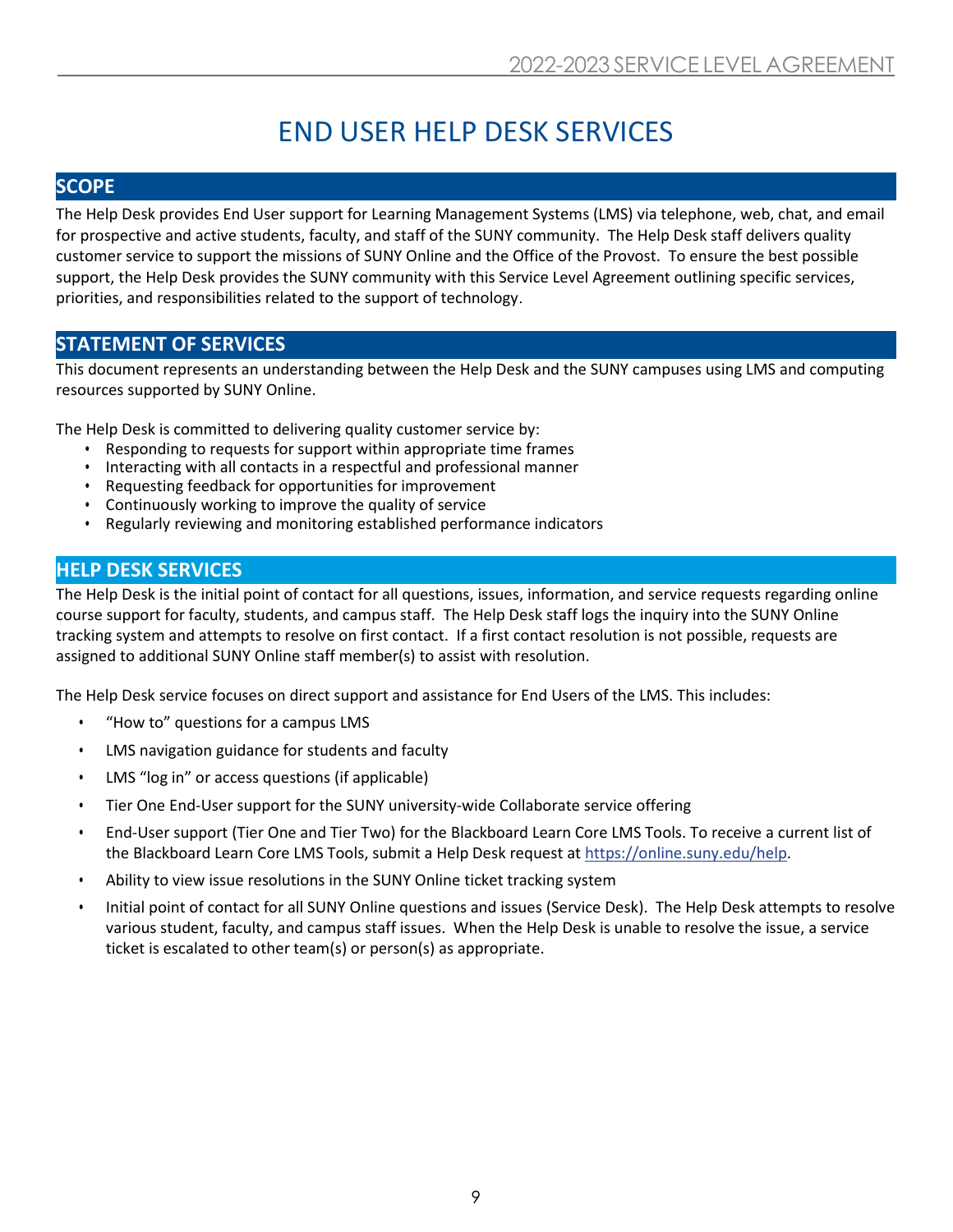#### **ISSUE RESOLUTION**

The goal of the Help Desk is to resolve issues completely at the time of the service contact. When that is not possible, staff will document and assign priorities for the service contact received in order to expedite a resolution for the issue. All contacts will be handled according to the priority assigned to them.

During non-peak times, the Help Desk average resolution rate during normal business hours is two hours. Due to the volume of contacts during the opening two weeks of school, during exam periods, and in other peak volume weeks, response times may be longer than normal. During peak times or unexpected emergencies, the Help Desk average resolution rate during normal business hours is eight hours. The Help Desk staff will inform End Users if such an exception is necessary.

#### **NORMAL BUSINESS HOURS**

The Help Desk is available during the following hours of operation:

#### **Monday – Friday 7:00 AM to 12:00 Midnight Saturday 10:00 AM to 8:00 PM Sunday 10:00 AM to 9:00 PM All Hours are Eastern Standard Time**

The Help Desk can be reached directly via phone during normal office hours:

#### **1-844-673-6786 (toll-free within the United States) 1-518-320-1300 (local calling area)**

The preferred method to contact the Help Desk is via the web by going to SUNY Online Support Services portal at: <https://sunyonline.teamdynamix.com/TDClient/1985/Portal/Home/> Inquiries, requests, and information can be entered directly into the ticket tracking system and referenced by the initiator at any time.

In addition, the Help Desk can be reached via email at: [sunyonlinehelp@suny.edu.](mailto:sunyonlinehelp@suny.edu)

#### **AFTER HOURS AND HOLIDAYS**

The Help Desk sends out campus-wide emails, announcements, and/or notifications when scheduled downtime for a service is required or an unexpected outage occurs.

When the Help Desk is closed, the End User may still contact the Help Desk using any of the contact methods mentioned within the Normal Business Hours section above. The Help Desk will address requests in the order in which they are received once the Help Desk has reopened.

Any modifications to the Help Desk schedule or contact options will be announced through email and/or public announcement areas ahead of any changes. A recorded voice message will also inform all callers. The Help Desk does not close for all NY State designated holidays. The Help Desk does close for major holidays, including New Year's Day, Easter Sunday, Memorial Day, Independence Day, Labor Day, Thanksgiving, and Christmas. Notification of holiday closings will be made in advance.

#### **UNFORESEEN OFFICE CLOSURES**

The Help Desk may close in its entirety or in part due to unforeseen circumstances. In the event of such a closure, modifications to the Help Desk schedule or contact options will be announced through email and/or public announcement areas ahead of any changes. A recorded voice message will also inform all callers.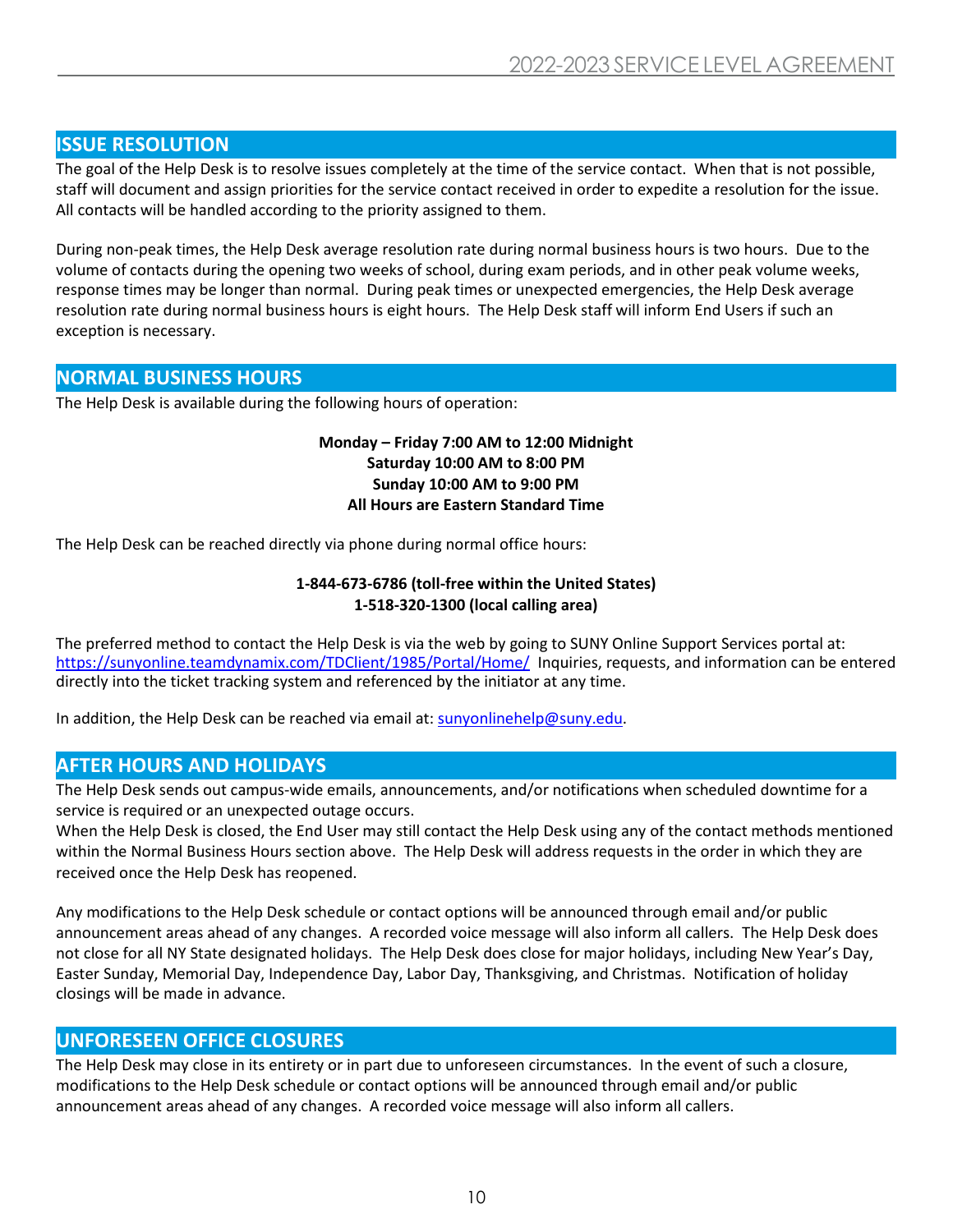#### **CAMPUS RESPONSIBILITIES**

In order to facilitate the support process, members of the SUNY Online community are requested to:

- Assist in communicating with the Help Desk if required. The Help Desk analyst may close the call ticket if the Analyst has not received any response after attempting to contact the client.
- Provide consent to access courses and content. SUNY Online technical support personnel, including Help Desk and database/system administrators, respect the privacy and confidentiality of students and faculty. SUNY Online personnel may access private areas and documents within courses to troubleshoot problems and assist students and/or faculty having technical difficulties. This may include logging in as the user and/or using the LMS specific equivalent functionality.
- Notify the Help Desk in advance of any scheduled maintenance and/or change that may potentially impact the usage of the hosted LMS environment.
- Check the SUNY Online website frequently for information and other links to self-help assistance at: [https://online.suny.edu/help/.](https://online.suny.edu/help/)
- Exercise patience by understanding the volume of requests the Help Desk receives during peak times and the rationale for assessing service priorities.
- Provide SUNY Online with college escalation contacts and/or procedures for student, faculty, and technical support, and update SUNY Online when personnel changes occur.
- Check SUNY Online announcements sent via email or added to public announcement areas of each campus LMS.
- Provide End-User support (Tier One) for the Blackboard Learn Non-Core LMS Tools. To receive a current list of the Blackboard Learn Core LMS Tools, submit a Help Desk request at: <https://online.suny.edu/help.>
- Communicate with End Users regarding the information they need to provide when calling or sending requests to the Help Desk. Users may be expected to provide the following information when contacting the Help Desk:
- Username and name of institution
- Contact information (preferred phone and email address)
- Name and version of web browser software (Ex. Internet Explorer11, Edge 82, Firefox 73, Chrome 80.0.3987.100)
- Name and version of computer's operating system (Ex: Microsoft Windows 10 or macOS 10.15 "Catalina")
- Detailed description of the technical problem or error
- For issues related to a course, please be prepared to include course title and code, the name of the SUNY college offering the course, and the professor's name
- For inquiries related to assignment submission, provide the name of your word processing software or other software being used to create the assignment (Ex. Excel, PowerPoint, etc.)
- For issues or errors related to the SUNY Online website, provide the web page address

#### **QUALITY COMMITMENT & FEEDBACK**

SUNY Online encourages the SUNY community to provide feedback regarding the quality of our services. Constructive  comments are always welcome and treated with importance. Management review comments and appropriate actions are taken when required. All information received through survey or other methods may be kept confidential, if requested.

#### **FERPA**

Always feel free to contact any member of the SUNY Online management team to share comments.

SUNY Online acknowledges that some of the information it obtains from students may be protected from disclosure to third parties under the Family Education Rights Privacy Act (FERPA). SUNY Online agrees to maintain the confidentiality of such information and comply with FERPA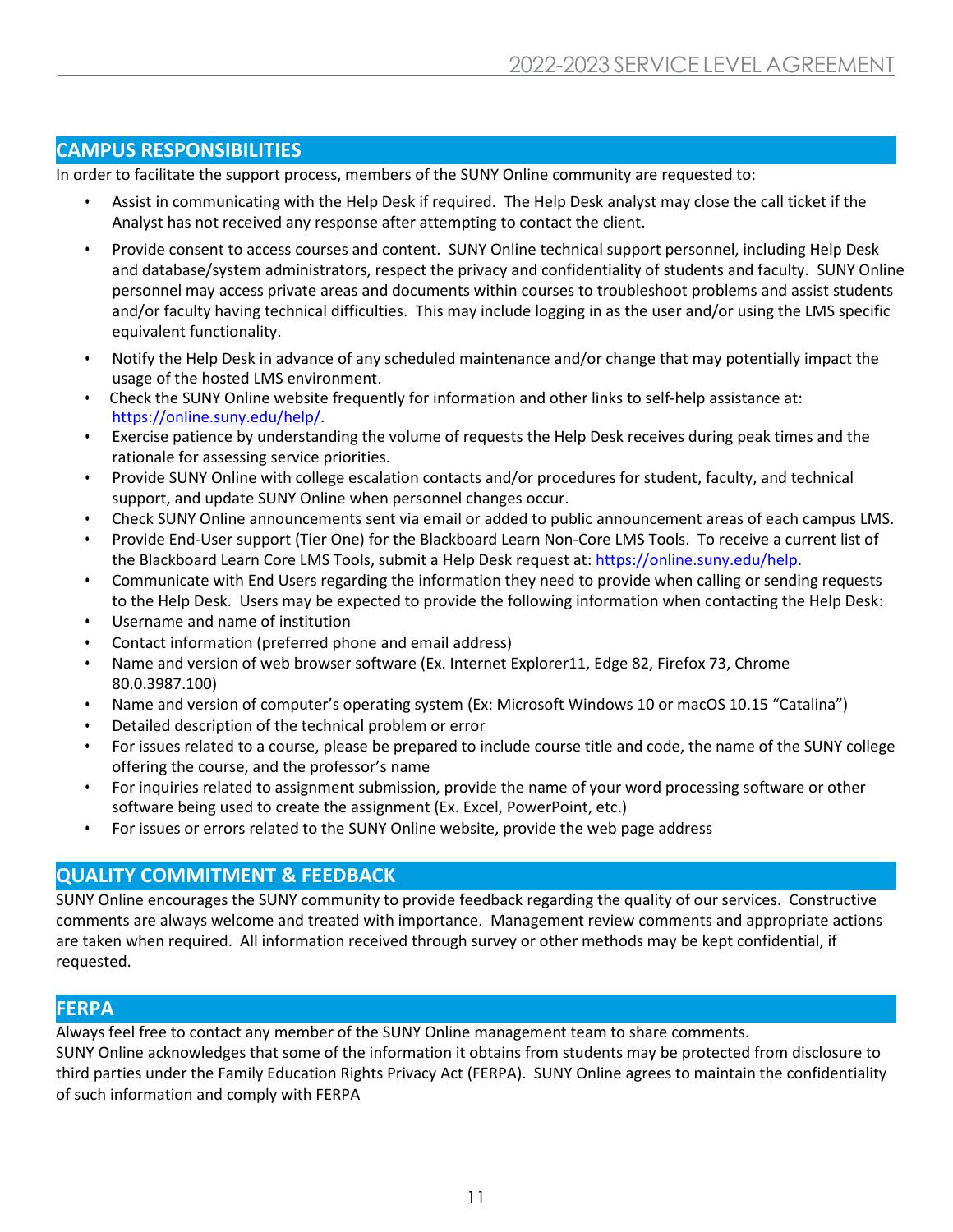# STUDENT SUPPORT SERVICES

### <span id="page-11-0"></span>**SCOPE**

SUNY Online Student Supports prioritizes cultivation of research-supported practices by which students can successfully engage in the online learning environment at the campus level. SUNY Online Student Supports especially focus on the "post-traditional" learner: individuals who may already be in the workforce without a postsecondary credential and are pursuing further knowledge and skills while balancing work, life, and education responsibilities. To best support online students, SUNY Online Student Supports suggests campuses adopt key signature elements including a tool to determine readiness for online learning, online tutoring, a single-point-of-contact advisor or mentor "Concierge," an early alerts system, and an online orientation.

# **STATEMENT OF SERVICES**

SUNY Online Student Supports provides a range of resources to campuses and is committed to assisting campuses in the creation and curation of effective online student and academic supports that best reflect campus culture, student need, and administrative direction. We are committed to furthering our collective, system-wide learning and data-rich stories about the crucial role student and academic supports play in the success, retention, and completion of our online students.

# **SUNY-WIDE SERVICES – NO CHARGE**

Services described below can be individually customized to reflect campus resources and needs. 

- SUNY Online Website for searching online courses, degree and certificate programs
- Implementation support of the Concierge/coaching model
	- o On demand, on-site direct consultations
	- o Concierge/coaching guidebook
	- o Mentoring network
	- o Best practice usage of signature elements
- Concierge/coaching Community of Practice
	- $\circ$  Monthly conference calls where participants can share experiences and learn from others
	- o Collaborative community space
	- $\circ$  Opportunities to hear from experts external to SUNY to highlight best practices
	- o Annual meeting at CIT
- Early Alerts Community of Practice
	- o Regular meetings (virtual and/or face-to-face) for sharing experiences and comparing best practices.
	- o Collaborative community space
- Access to vendor relationships (early alerts, online tutoring, readiness tool)
	- $\circ$  Pilot programs for new tools, including identification of metrics to track efficacy
		- o Access to industry experts
		- o Assistance to campuses when dealing with vendors
		- $\circ$  Assistance with the implementation/communication of campus tools based on research and best practices learned from other SUNY schools
- SUNY Online Student Success Inventory (SOSSI) free for use to all campuses. Assistance provided regarding best practices, use, and interpretation. The SOSSI is an online survey used to identify student areas of strengths and concerns relative to online learning. The SOSSI provides "scores," feedback, and recommendations to advisors. The SOSSI also offers insight into student "readiness," which allows advisors/mentors to help students prepare themselves before entering a high-stakes situation. Specifically, the SOSSI measures self-efficacy in online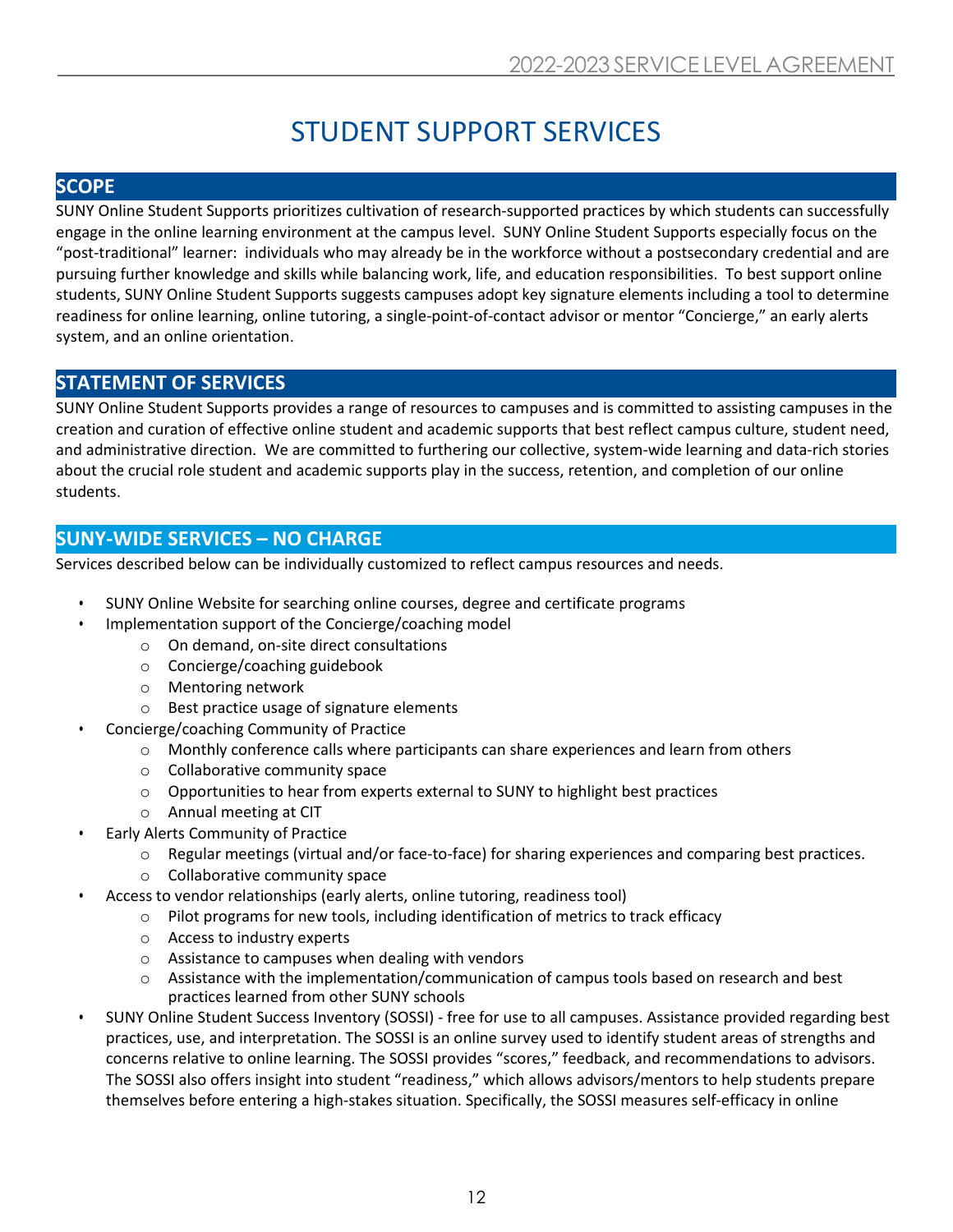learning environments, self-regulated learning, and reading and writing habits. The SOSSI also measures research based individual differences that are important for online learning success, such as, technological access and literacy, learning goals, and a student's learning environment.

- Research and benchmarking
- SUNY Online Student Orientation
	- o Introduces online learning, addresses the skills needed for success and where students can go for help
	- o Helps returning online students brush up on their skills

#### **SUCCESS COACHING/CONCIERGE AS A SERVICE**

Research consistently suggests that professional staff or faculty dedicated to developing and maintaining ongoing and supportive relationships with online students are integral to a holistic student supports approach. Online students may otherwise feel detached from the robust community on their home campus and may not know how to take advantage of available resources and opportunities. We can help campuses bridge these gaps for students in their online programs with the following options.

Concierge: incident or event based, students reach out to us, single point of contact connects your student to your campus resources

Coaching: one-on-one, initiated by student or coach, relationship management

Opportunities to partner with us include:

| <b>Services</b>                                              | Concierge | Coach |
|--------------------------------------------------------------|-----------|-------|
| Single Point of Contact                                      |           |       |
| <b>Triage Service</b>                                        |           |       |
| <b>Facilitated Connection to Campus Services</b>             |           |       |
| <b>Success Strategies</b>                                    |           |       |
| <b>Supportive Communication</b>                              |           |       |
| Access to SUNY Online Success Center webinar series          |           |       |
| SUNY Online Student Success Inventory (SOSSI) Readiness Tool |           |       |
| Early Alert Tool                                             |           |       |
| Early Alert Review and Intervention Strategy                 |           |       |
| Success Plan                                                 |           |       |
| SOSSI Review and Intervention Strategy                       |           |       |
| Regular Outreach                                             |           |       |
| <b>Optional Services</b>                                     |           |       |
| Advising                                                     |           |       |
| Registration                                                 |           |       |
| <b>Career Counseling</b>                                     |           |       |

**A custom quote for this service is available on request. Please allow 90 days from time of customized quote to start of service.**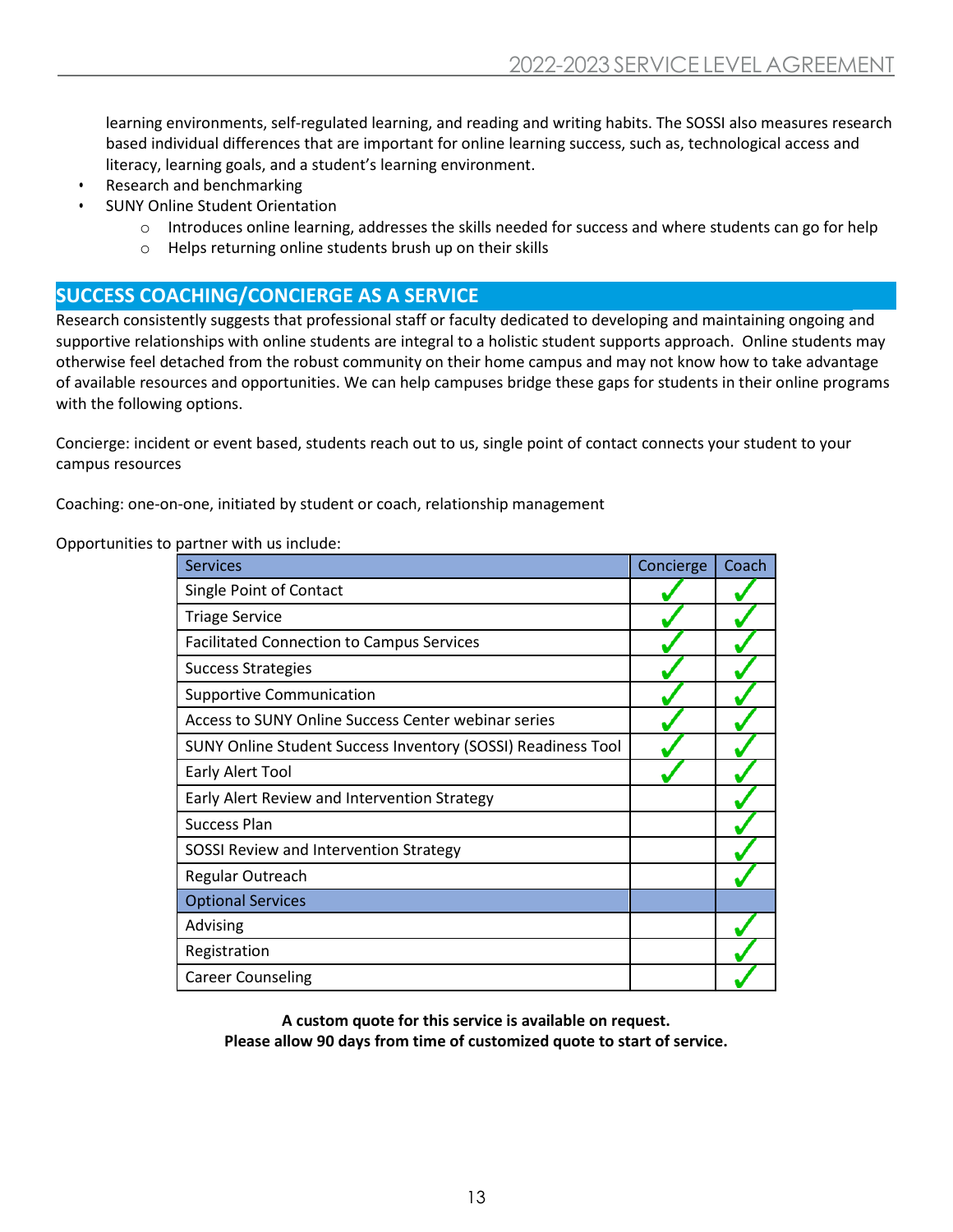# CAMPUS SUPPORT SERVICES

#### <span id="page-13-0"></span>**SCOPE**

Campus Support encompasses Institutional Readiness and Enrollment Planning Roundtable, as well as a variety of optional fee-based technology solutions.

### **STATEMENT OF SERVICES**

#### **RESEARCH**

SUNY Online helps to facilitate research pertaining to online teaching, learning, and student success. SUNY Online conducts annual student surveys to collect data and has provided campuses with access to their own data for campus purposes. SUNY Online research partnerships promote the expansion and dissemination of generalizable knowledge about a variety of online learning-related topics.

#### **DASHBOARDS**

SUNY Online provides a series of interactive data visualizations designed to provide campus leaders with insights about the SUNY-wide and campus-level online learning landscape. The Dashboards website - online.suny.edu/Dashboards contains visualization regarding online program inquires, enrollment, student demographics, course section details, registrations, credits, programs, and faculty. You will need to log in to view the dashboards. Click the Log in with SUNY Federation button, select your campus, and sign in with your SUNY campus credentials.

#### **SUNY ONLINE SUMMIT**

The annual SUNY Online Summit brings national leaders and innovators in online learning to SUNY for a three-day event that alternates annually between Syracuse, NY and New York City locations.

For information on the SUNY Online Summit program and registration fee schedule, please visit: <https://online.suny.edu/onlineteaching/events/summit/>

#### **The SUNY Online Summit is streamed live, recorded, and available to watch for free**.

#### **LEAD NURTURING AS A SERVICE**

We can now provide Lead Nurturing for your campus. According to Ruffalo, Noel-Lovetz, 60% of college students matriculate at the first campus with which they speak. For SUNY Online Signature Programs, this mindset and approach to student enrollment has led to over 2000 students enrolling in programs at scale. Our admissions coaches can contact your campus leads through a call-out service, follow up appointments, and application support process that has proven successful in enrolling students in the campus programs that are part of the SUNY Online Degrees at Scale initiative. Our goal is to provide you with a completed application and follow up list for those students who showed interest in your campus programs.

Let us implement the speed-to-lead model for you.

**A custom quote for this service is available on request. Please allow 90 days from time of customized quote to start of service.**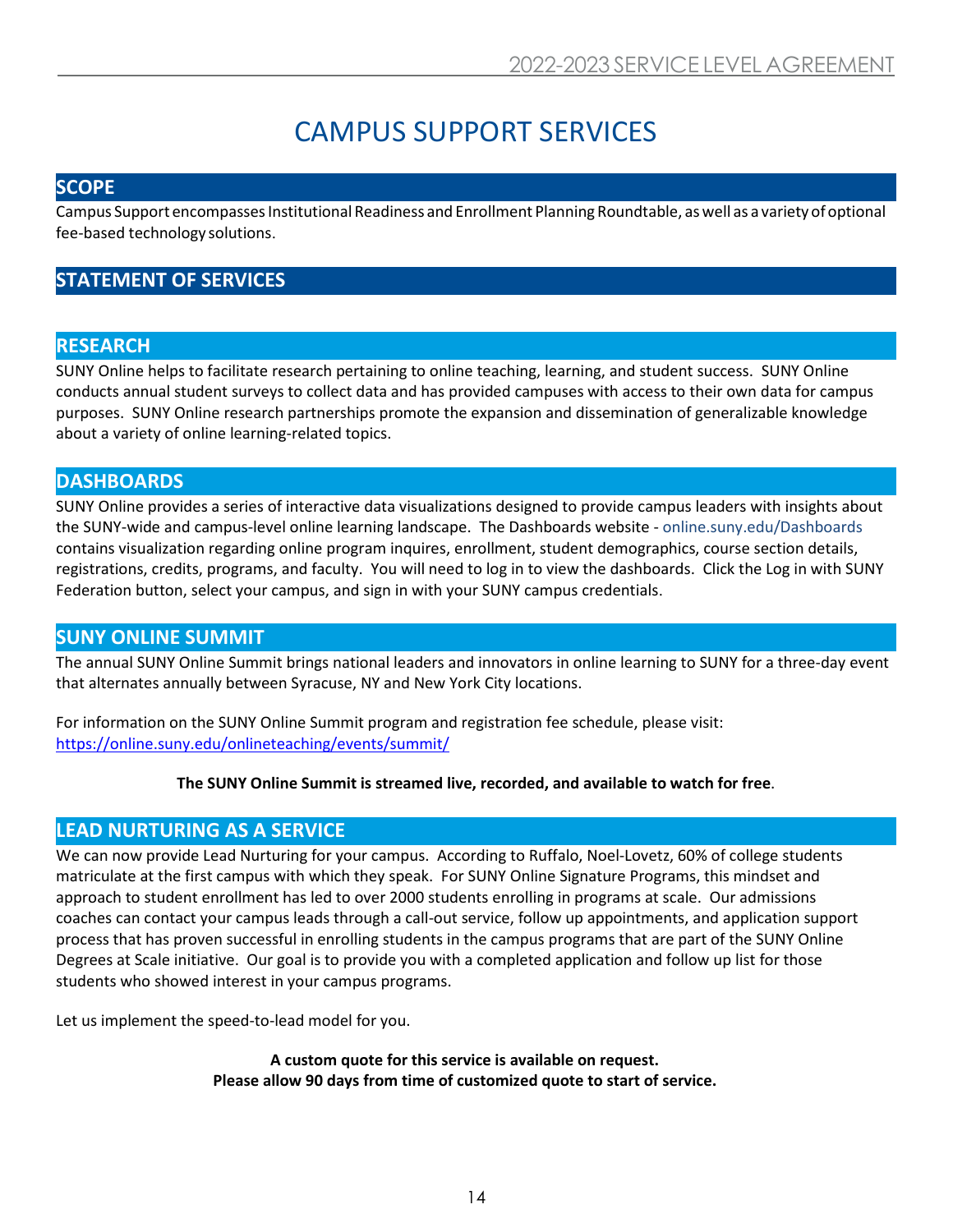#### **INSTITUTIONAL READINESS**

SUNY Online is a system-wide effort designed to maximize online-enabled learning opportunities for all SUNY students current and future. To answer your questions about SUNY Online and to be sure your campus is prepared and has the opportunity to participate fully, System Administration is offering assistance at no cost to help campus leadership teams assess their institutional readiness for the SUNY Online effort.

### WHY DOES INSTITUTIONAL READINESS MATTER?

- The **quality of online-enabled education is a frequently voiced concern**, and this process will help address concerns about quality on your campus and ensure you know what it takes to deliver a high-quality experience to your students.
- SUNY Online calls for an expansion of degree programs available online across the system. Ensuring **quality at the degree program level requires support and commitment of campus leadership**. This process will engage your campus leadership team to build that support and commitment.
- This process will allow you to **explore the benefits your campus may be able to receive through participation in SUNY Online**. Through this process you will become aware of the supports available and can determine how to leverage those supports to benefit your students and faculty.
- Use this process to learn what it takes to **be as successful as possible in your online- enabled learning efforts**.
- This process will help you identify areas in which you can **improve processes and policies on your campus to save time, money, and improve quality**.

#### **WHAT IS THE INSTITUTIONAL READINESS PROCESS LIKE?**

This is a three-part campus consulting engagement process, facilitated by expert leaders in online learning using a nationally recognized standard for quality. The processis outlined below:

| <b>STEP 1: Overview of Process and</b><br><b>Campus Commitment/Expectations 1-</b><br>2hrs(virtualoroncampus)                                                                                                                                                                                                                                                                     | <b>STEP 2: Self Assessment</b><br>1 day (on campus)                                                                                                                                                                                                                                                             | <b>STEP 3: Implementation Planning</b><br>1 day (on campus)                                                                                                                                                                                                                                                                                                  |
|-----------------------------------------------------------------------------------------------------------------------------------------------------------------------------------------------------------------------------------------------------------------------------------------------------------------------------------------------------------------------------------|-----------------------------------------------------------------------------------------------------------------------------------------------------------------------------------------------------------------------------------------------------------------------------------------------------------------|--------------------------------------------------------------------------------------------------------------------------------------------------------------------------------------------------------------------------------------------------------------------------------------------------------------------------------------------------------------|
| <b>Engagement with Campus Leadership,</b><br>and could include Campus Community<br>Campus background and strategy/<br>goals for online learning<br>Update on SUNY Online and<br>discussion of campus role<br>Review of Online Learning<br>Consortium Quality Scorecard -<br>Nine categories of quality and 75<br>indicators<br>Outline process and time frame for<br>deliverables | <b>Engagement with Campus Leadership</b><br>Individuals complete self-<br>$\bullet$<br>assessment<br>Facilitated discussion to determine<br>٠<br>consensus ratings<br>Identify best practices<br>$\bullet$<br>Identify areas where gaps need to be<br>٠<br>closed to meet requirements of<br>quality indicators | <b>Engagement with Campus Leadership</b><br>Individuals document best<br>practices & identify possible<br>actions to close gaps<br>Facilitated discussion for<br>consensus building<br>Proposal for comprehensive<br>implementation plan:<br>Org structure<br>Sustain best practices<br>Close gaps<br>Benchmarking<br>Continuous Quality<br>٠<br>improvement |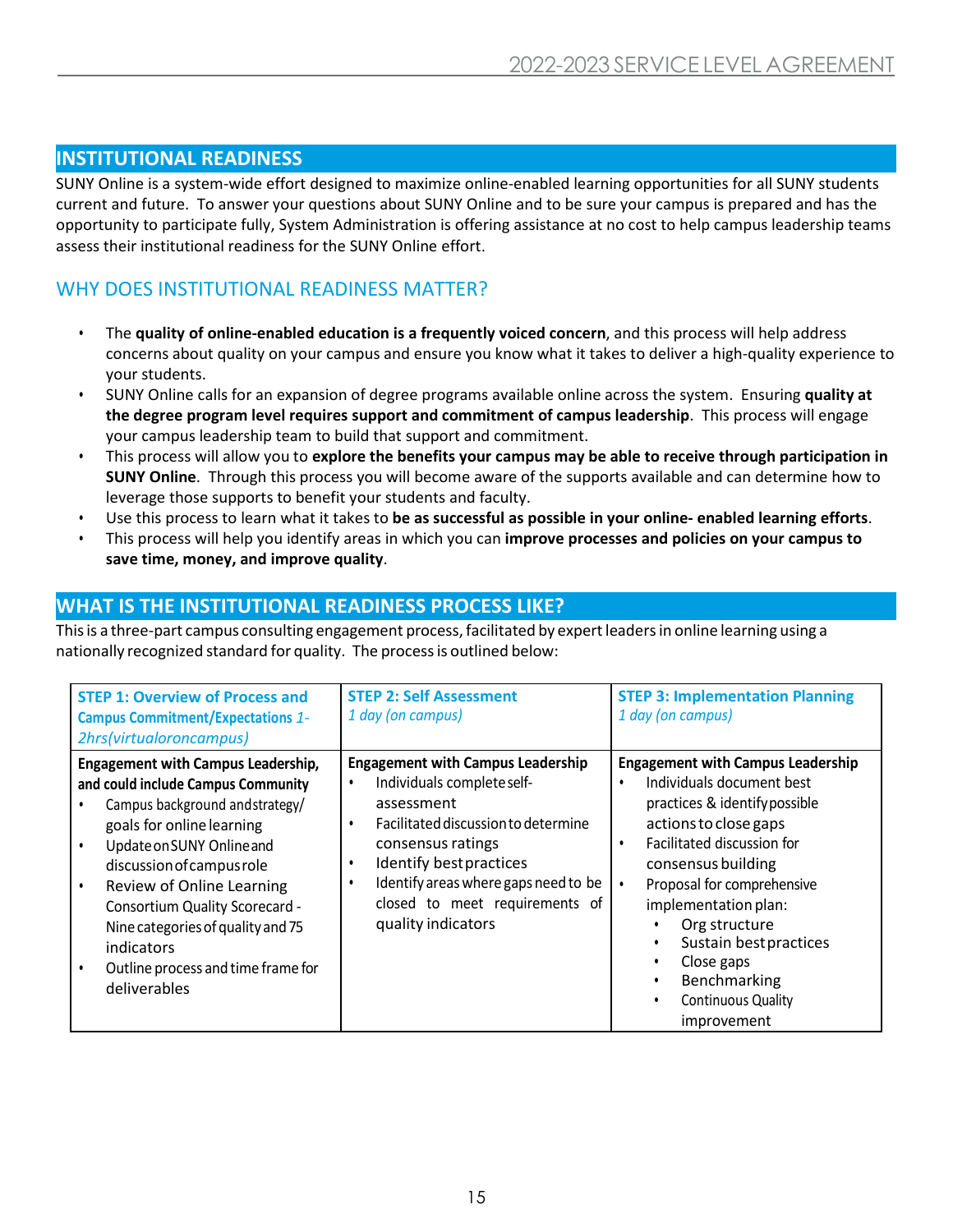# WHAT IS THE ONLINE LEARNING CONSORTIUM QUALITY SCORECARD?

The Online Learning Consortium (formerly Sloan-C) Quality Scorecard is the most comprehensive quality standard for the administration of distance learning programs that exists. It was developed by a team of distance learning leaders across the US and has been strongly endorsed by the Online Learning Consortium, the leading organization for quality in online learning. The quality indicators align closely to both Middle States standards and NYS Education Department standards/ criteria for distance learning programs and serve as a good framework for campuses to use in either building programs or assessing their readiness to ensure quality and success in online learning.

#### **Quality Framework**

75 indicators across 9 categories:

- Institutional Support
- Technology Support
- Course Development and Instructional Design
- Course Structure
- Teaching and Learning
- Social and Student Engagement
- Faculty Support
- Student Support
- Evaluation and Assessment



### WHO SHOULD BE INVOLVED?

This process is designed to engage the campus leadership team representing academic leadership as well as all of the functional and infrastructure areas covered by the quality indicators in the scorecard. The required roles on the campus include, but are not limited to:

- Provost
- Chief Financial Officer
- Chief Information Officer
- Chief Student Affairs Officer
- Faculty Governance Leader
- Program Director(s)
- Distance Learning Leader (if this position exists)
- Library Director
- Institutional Research Coordinator
- Academic Leadership (Deans/Dept Chairs)

# HOW DO YOU PARTICIPATE?

For more information on the institutional readiness process or to initiate the process with your campus, please contact Dan Feinberg at **[dan.feinberg@suny.edu](mailto:dan.feinberg@suny.edu)** 518-320-1133 or visit [https.//online.suny.edu/institutional-readiness](https://online.suny.edu/institutional-readiness/)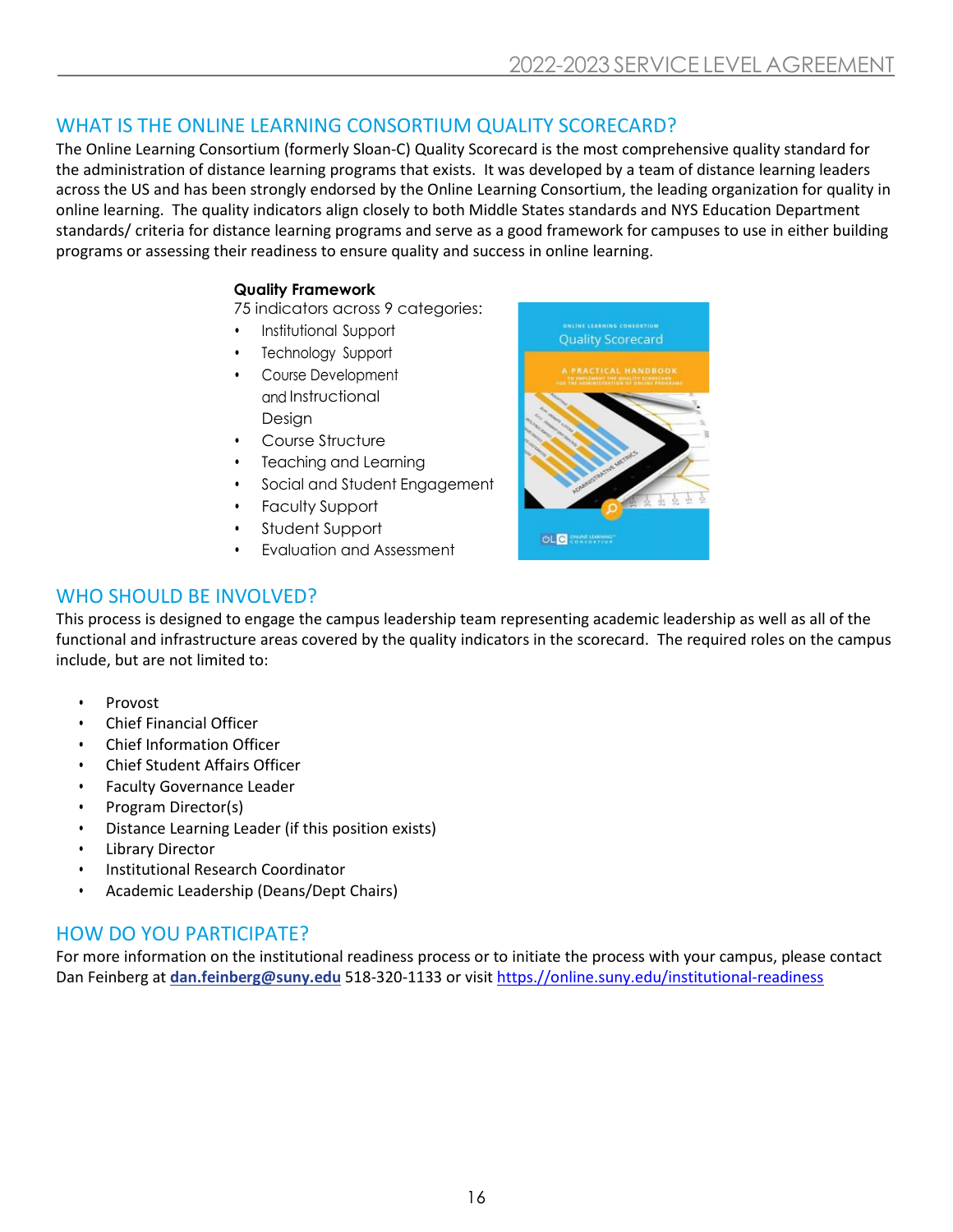#### **ENROLLMENT PLANNING ROUNDTABLE**

The SUNY Online enrollment planning roundtable is a free consulting service provided by SUNY System Administration. The roundtable discussion encourages campus participants to take a strategic view of the path forward for online programs, including considerations related to academic mission of the campus, target populations, ways to serve online students, and strategic opportunities for enrollment growth and scalability. The roundtable is structured to be an interactive dialogue intended to help campuses:

- Identify their online program aspirations and ensure alignment with overall enrollment planning aspirations
- Target populations that may be ideal for growth or new program development based on high needs/high demand areas
- Create strategies to advance these efforts through a scalability plan to ensure that resources for support can scale with enrollment growth

These high need, online programs will help SUNY graduate more students toward our system-wide goal of 150,000 graduates per year by 2025.

| <b>STEP 1: Overview of Process and</b><br><b>Campus Commitment/Expectations</b><br>(Email, and 90 minute conference call)                                                                                                                                                                                                                                                                                          | <b>STEP 2: Self Assessment</b><br>1 day (on campus)                                                                                                                                                                                                                                                                                                                                                                                                         | <b>STEP 3: Implementation Planning</b><br>1 day (on campus)                                                                                                                                                                                                                                                                                                                                                                                       |
|--------------------------------------------------------------------------------------------------------------------------------------------------------------------------------------------------------------------------------------------------------------------------------------------------------------------------------------------------------------------------------------------------------------------|-------------------------------------------------------------------------------------------------------------------------------------------------------------------------------------------------------------------------------------------------------------------------------------------------------------------------------------------------------------------------------------------------------------------------------------------------------------|---------------------------------------------------------------------------------------------------------------------------------------------------------------------------------------------------------------------------------------------------------------------------------------------------------------------------------------------------------------------------------------------------------------------------------------------------|
| <b>Engagement with Campus</b><br>Confirm roundtable date, location<br>attendees and campus lead<br>Reviewand confirm validity of<br>enrollment data (Basic IR online<br>enrollments & growth data,<br>program growthanalysis)<br>Return pre-roundtable<br>questionnaire (one week before<br>pre-call)<br>Participate in a roundtable pre-call to<br>review agenda and presentation (one<br>week before roundtable) | <b>Engagement with Campus Leadership</b><br>SUNY System to facilitate overall<br>$\bullet$<br>roundtable discussion on online<br>enrollment growth<br>Identify aspirations for online<br>$\bullet$<br>programandlayfoundationfor<br>future discussions<br>Identify ways in which SUNY<br>System can help with enrollment<br>growth and scalability plan<br>Provide the campus with a<br>$\bullet$<br>programdatadashboard<br>Recordactionitems and takeaway | <b>Engagement with Campus Leadership</b><br>Provide campus with key<br>takeaways, action items,<br>final presentation and list of<br>programs for growth<br>Hold a deep dive<br>٠<br>conversation on the<br>debrief and next step items<br>discussed at the roundtable<br>Review and discuss campus<br>$\bullet$<br>scalability plan to ensure<br>resources for support will<br>scale with enrollment growth<br>and advance enrollment<br>efforts |

### WHAT IS THE ENROLLMENT PLANNING ROUNDTABLE PROCESS LIKE?

# AREAS OF FOCUS

Growth Aspirations

• Alignment on aspirations on the role of online enrollment growth

Economics of Growth & Functions and Capabilities

- Strategic view of the path forward for online enrollment growth
- Review of campus economics and operating model
- Utilization of the SUNY Online campus business case tool